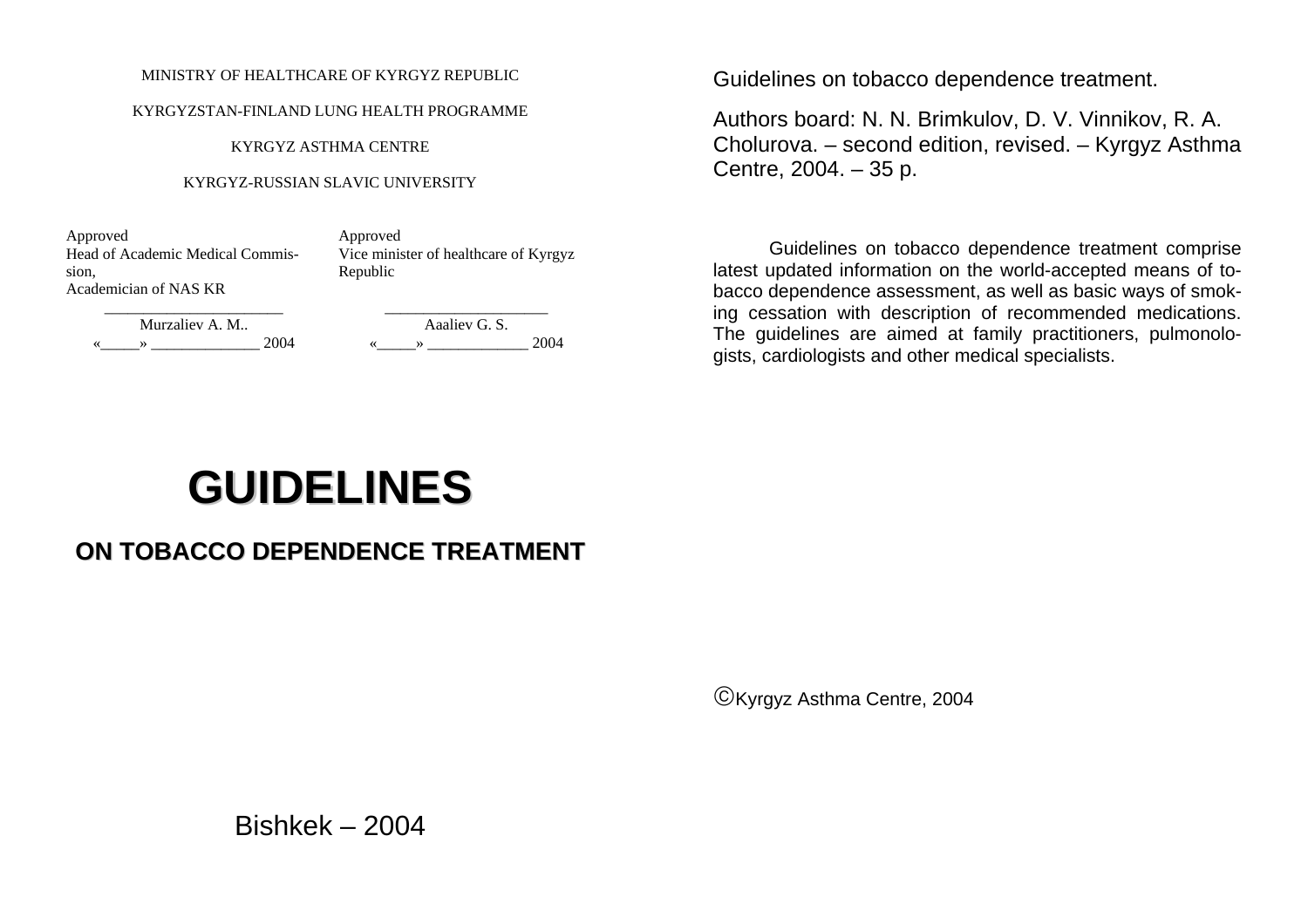## **Introduction**

 Presently smoking has been proved to be risk factor and cause of more than 25 diseases, starting with lung cancer, chronic obstructive pulmonary disease, coronary artery disease and other. One third of all Earth population aged 15 and more smoke, and globally smokers shorten their lives for 22 years on average. Smoking related mortality exceeds mortality of alcohol abuse, infectious illnesses, intoxications, gunshots, and sexually irresponsible behavior with car accidents, taken together. WHO estimates smoking to be leading cause of 3 million people worldwide every year, whereas only in the US 470 deaths occur annually, and 12-15 thousand – in Kyrgyz Republic.

 Tobacco smoke contains approximately 4000 substances, for many of those are pharmacologically active, carcinogenic, toxic and mutagenic. The greatest part of those are the causative agents for respiratory diseases, that demonstrate increasing morbidity and mortality in Kyrgyz Republic. Up to 80-90% of respiratory diseases are due to tobacco products smoking. In 2000 respiratory diseases made 31.2% of all morbidity in Kyrgyz Republic, and they were responsible for almost 13% of all deaths. That is why presently much attention is being drawn to smoking reduction programmes for population in general on global and national levels as well as for particular smoking patients.

Framework Convention on Tobacco Control (FCTC) is the first in human history treaty that has been adopted with World Heath Organization (WHO), and it is supposed to promote reduction in smoking intensity and, thus, smoking related diseases. FCTC was officially opened for signing from  $16<sup>th</sup>$  till  $22<sup>nd</sup>$  of June 2003 in Geneva and in Central UN facilities afterwards. Kyrgyzstan is the  $91<sup>st</sup>$  and the first ever in CIS country to have signed the Convention. The document with all possible means will promote establishment of global trends in tobacco demand along with tobacco supply reduction.

The Kyrgyzstan "Health care in Kyrgyzstan in the 21<sup>st</sup> century" programme sets up the following objectives:

• Increase in number of people, aware of smoking and tobacco harmfulness up to 90%;

- Increase in number of people willing to stop smoking and at the same time undertaking certain actions in this direction, by 50%;
- Decrease in number of people to start smoking by 15-20%;
- Decrease in number of Kyrgyz Republic smoking population by 10- 25%, whereas among smoking medicals by 50%.

This programme implies preparation of addressed practical guidelines to be published with the information on smoking prevention and cessation as one of the strategies on improvement in information and academic studies demand. Besides, alcohol and drugs consumption and their dependence treatment are also priorities of the programme.

 All that is the evidence for necessity to set smoking cessation as one of the most important components of not only treatment of multiple diseases, but even of basic, ultimate parts building healthy environment for population to exist and healthy lifestyle formation. Smoking cessation programmes must be applicable at all possible levels of physician and patients interaction. When applying for medical assistance of any kind, patients must be subjected to tobacco dependence detection, its severity estimation, followed by intensive counseling on smoking reduction or cessation with motivation to do so. Smoking cessation programmes must become an essential component of all patients' treatment that tend to have this dependence. Presently medicals possess large number of these dependence correction methods, and the most effective of those are educational interventions and nicotine replacement therapy.

 All smoking cessation programmes, even the simplest ones, are cost-effective. Ceasing smoking, induced by physician's counseling, bears incomparably larger positive effect on individual health, than any other possible medical intervention. Hence, to assist any patient in his cessation attempts is the best physician can do as a medical. Even two-minute unstructured patient counseling doubles yearly number of smoking cessation cases, that totally makes 2.5%. As a results of a simple two-minute conversation 1 smoker will avoid preliminary death of 100 patients counseled. Totally of those 100 5 patients will stop smoking during a year, whereas half of them as self-initiated incentive and another half as doctor-initiated. Accordingly, 1 avoided preliminary death case will add from 15 to 20 years of extra-life for a patient. Such an outstanding result has been achieved through 3 hours and 20 minutes counseling time (2 minutes for each of 100 patients). No one other existing physician's inter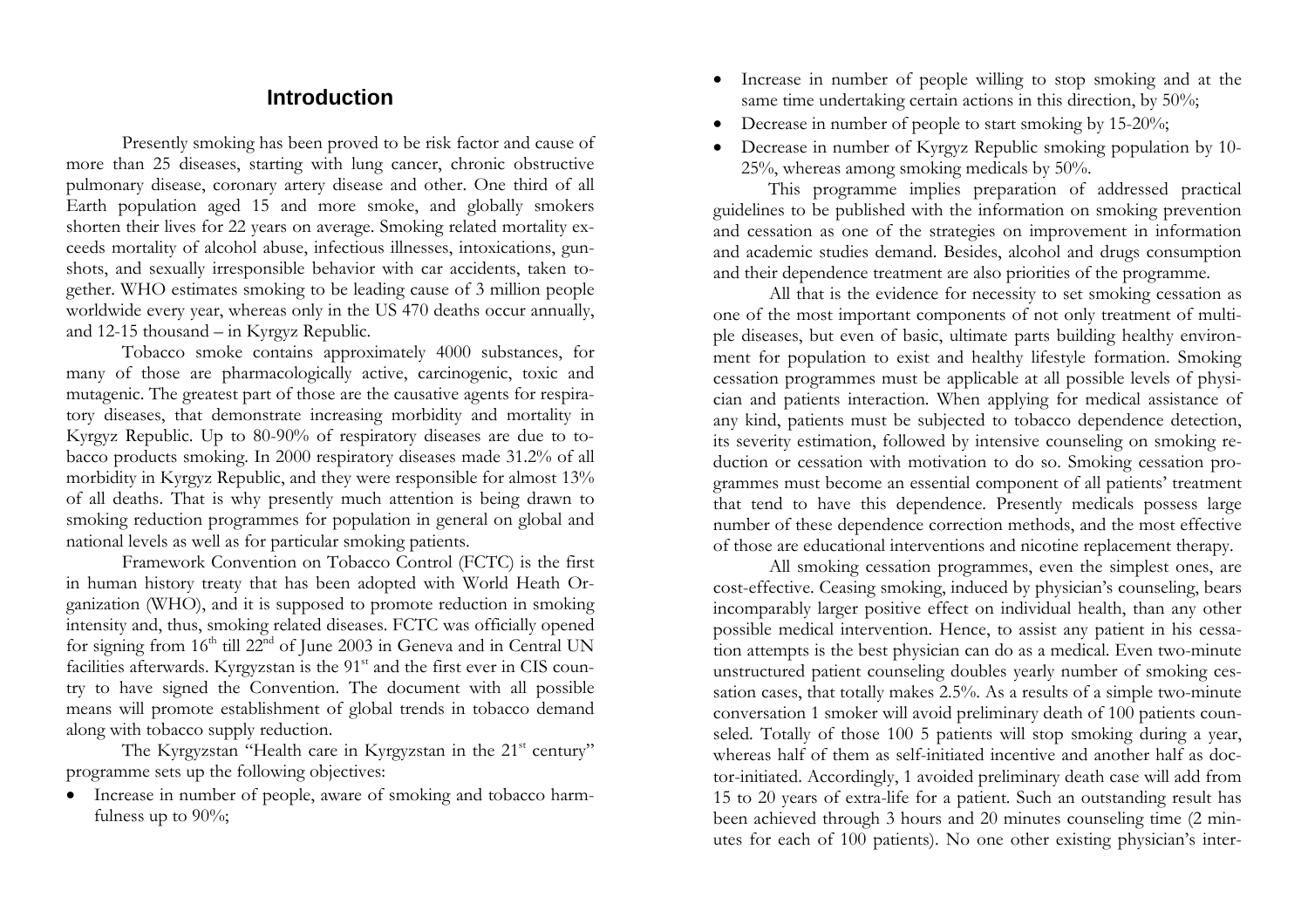vention can result in 15-20 years of life increase, when only 3 hours and 20 minutes are spent for that.

## **Diagnostic criteria of nicotine dependence and abstinence syndrome**

Despite mortality of smoking is mainly made for such cigarette smoke components as cancerogenes, tar, carbon monoxide and other gases, addiction to smoking is formed through nicotine. Nicotine is one of the most spread dru g substances. The addiction to nicotine occurs due to nicotine ability to i nteract with acetylcholine receptors with stimulation. On fig. 1 addiction curves of several addictive substances are described, and it demonstrates nicotine can be that powerful to cause predilection as morphine, cocaine and amphetamine:

International classification of diseases  $(10<sup>th</sup>$  revision) separates in class V (mental and behavioural disorders) subgroup **F17.** - « Mental and behavioural disorders, caused by tobacco use». In regards to nicotine dependence, as well as for disorders, caused by alcohol, opioids, cannabioids, cocaine, sedative and soporific medications, and hallucinogens use, the fourth index is added:

**.0 Acute intoxication.** This is a status with consciousness, cognitive ability, perception, emotions, behaviour and other psychophysiologic functions and reactions disturbances. These disturbances are directly linked with acute pharmacological influence of the substance and fully disappear in certain period of time.

**.1 Pernicious use.** The way of psychoactive substance use is the reason for health burden. This burden itself can be physical or mental.

**.2 Dependence syndro me.** This is a complex of behavioural, cognitive and physiolo gical symptoms that arise when the substance has been used

repeatedly, and usually t his syndrome includes strong desire to take it; difficulties t o control its use; persistent use in spite of the pernicious consequences; preference to use the psychoactive substance to the detriment of other activities and obligations fulfillme nt; increase in admissible use limitations and sometimes abstinence status.

**.3 Abstinence.** A group of symptoms of various severity and features, that arise when complete or partial elimination of psychoactive substance from human organism occurs after its constant use. Discontinuation or reduction in nicotine use causes at least 5 of the listed symptoms within 24-hours period:

- inadequate reality perception or depression;
- insomnia;
- irritability, feeling of disappointment or aggression;
- anxiety;
- poor concentration;
- recklessness;
- decreased heart rate;
- weight and appetite gain;

The listed s ymptoms cause disturbances of human body functions of various severities.



**Fig. 1. Euforiant scale**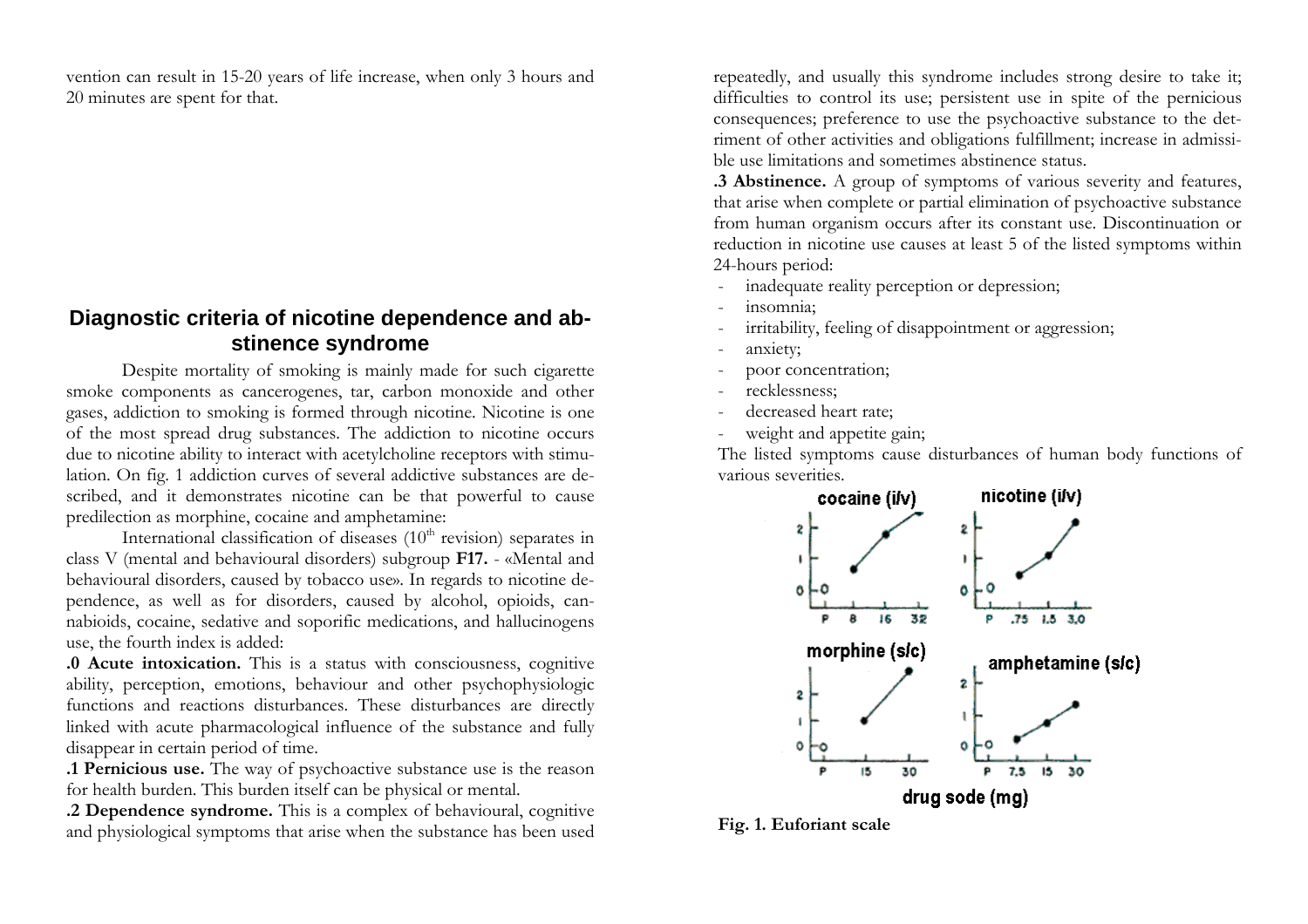WHO recommends defining smokers as follows:

A: Smokers

–Daily smokers

–Occasional smokers

•reducers

•continuing occasional

•experimenters

B: Non-smokers

–Ex-smokers

–Ex-occasional smokers

–Never smoker

#### C: Ever smokers

 A **smoker** is someone who, at the time of the survey, smokes any tobacco product either daily or occasionally. A **smoker** may be further classified into two categories: **daily smoker** (someone who smokes any tobacco product at least once a day, with the exception that people who smoke every day, but not on days of religious fasting, are still classified as daily smokers) and an **occasional smoker** (someone who smokes, but not every day). **Occasional smokers** include: (1) **Reducers** – those who used to smoke daily but at the time of the survey do not smoke every day; (2) **Continuing occasional –** those who have never smoked daily, but who have smoked 100 or more cigarettes (or the equivalent amount of tobacco), and at the time of the survey smoke occasionally; (3) **Experimenters** – those who have smoked less than 100 cigarettes (or the equivalent amount of tobacco), and smoke occasionally at the time of the survey.

 A **non-smoker** is someone, who, at the time of the survey, does not smoke at all. Non-smokers can be classified into three categories: (1) **Ex-smokers (**those who were formerly daily smokers, but are not smoking at all at the time of the survey); (2) **Ex-occasional smokers** (those who were formerly occasional smokers, but were never daily smokers and who smoked 100 or more cigarettes (or the equivalent amount of tobacco) in their lifetime); (3) **Never smokers** – those who either (i) have never smoked at all or (ii) have never been daily smokers and have smoked less than 100 cigarettes (or the equivalent amount of tobacco) in their lifetime.

## **Basic principals of tobacco dependence treatment**

 Smoking cessation should be set as an objective due to the following:

- Smoking cessation has major and immediate health benefits for people of all ages, with or without smoking-related diseases
- Former smokers live longer than continuing smokers
- Women who quit before pregnancy or within the first 4 months reduce their risk of having a low birth weight baby Tobacco dependence treatment is based on evidence-based medicine statements:
- 1. Tobacco dependence is a chronic condition that frequently demands repeated intervention. The majority of current smokers will be able to eventually quit smoking only after several treatment courses.
- 2. Physician should assess degree of dependence along with the risk of smoking-related diseases, that must be followed with documenting smoker's status and ability to offer every smoking patient treatment, relevant to degree of his tobacco dependence:
- For the patients with high motivation to stop smoking treatment course aiming to entirely get rid of the habit:
- For the patients unwilling to stop smoking with reluctant attitude to discussion – programme aiming to raise motivation to quit or to reduce smoking intensity.
- 3. Intensive physician counseling offered to patient must be obligatory component of every treatment course.
- 4. Treatment programme must, if needed, comprise pharmacotherapy with the use of nicotine medications (NRT): nicotine chewing gum, nicotine patch and upon indications, antidepressant of norepinephrine, serotonine and dopamine reuptake inhibitors group – bupropion (Zyban).
- 5. Treatment programme of every smoking patient should reserve the possibility to detect and adequately treat chronic smoker's bronchitis.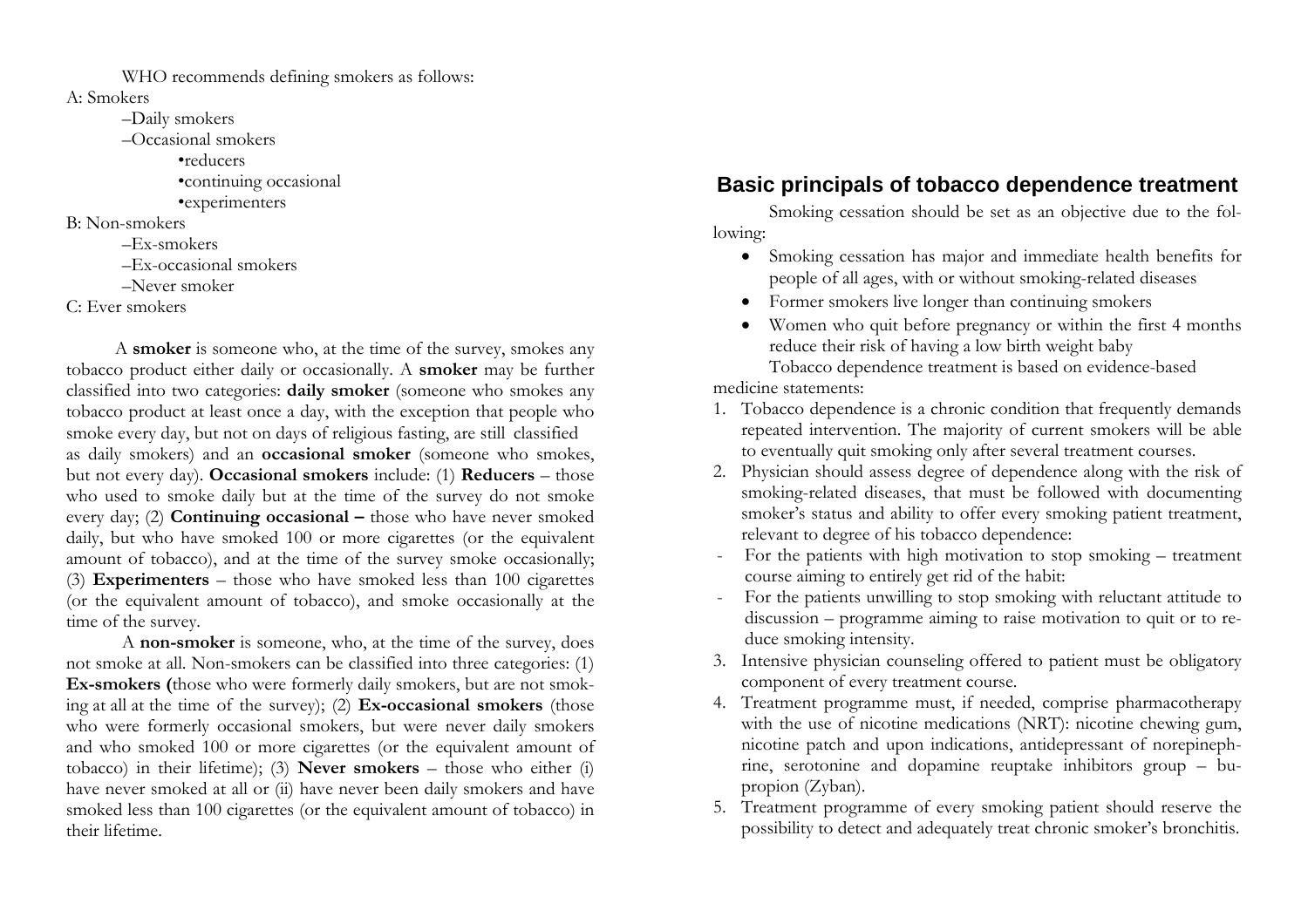Meta-analytic conclusions on total intervention efficacy programmes are compiled in fig. 1.

#### Meta-analysis of various interventions efficacy on 6 months follow-up

| <b>Self-initiated help</b>                       | $3-8%$     |
|--------------------------------------------------|------------|
| Physician's advice to stop                       | 10%        |
| Physician's advice and brief discussion (3 min.) | 13%        |
| Telephone counseling and follow-up               | 13%        |
| <b>Group counseling</b>                          | 14%        |
| Individual counseling (several sessions)         | 17%        |
| <b>Behavioral support</b>                        | $11 - 20%$ |
| NRT (chewing gum)                                | 24%        |
| NRT (patch)                                      | 18%        |
| NRT (nasal spray)                                | 30%        |
| NRT (inhaler)                                    | 23%        |
| <b>Combined NRT (2 medications)</b>              | 29%        |
| <b>Nortryptiline</b>                             | 30%        |
| <b>Bupropion</b>                                 | 30%        |

US Department of Health and Social Services, 2000

**Fig. 1. Efficacy of various interventions used for tobacco dependence treatment**

## **Smoker's status assessment**

As many trials demonstrate, more than 70% of patients applying for medical assistance on any reason are willing to stop smoking. Many of those have undertaken at least one attempt to do so on their own,

however, abstinence symptoms to arise and interfere with successful result, lead to failure. Many researchers conclude majority of current smokers estimate physician's advice to give up smoking as an important one to mold motivation for complete abstinence. Besides, with the origination of affordable nicotine medications it has been made possible to conduct short-term treatment courses that many unwilling to stop smoking patients can painlessly stand. These medications are capable of reducing smoking intensity with no abstinence syndrome.

Thus, medicals are in a unique position to be able to reveal and treat tobacco users. Unfortunately, very few physicians can claim their high involvement in treating people smoking or using tobacco. More than one third of daily smokers note physicians have never questioned them on their harmful habit, nor have they advised to stop smoking.

The first step towards successful quit is smokers detection. To succeed with this, every physician working with any profile patient must set up conversation on smoking in the following order:

- 1. Have you ever smoked tobacco? If a patient answers «NO», you can see never smoker in front of you.
- 2. Should a patient reply «YES», you must go on questioning with «Do you continue to smoke now (these days)?». In case he says «NO», this patient is a former smoker. Otherwise you talk to current smoker.
- 3. Then you must ask the next core question: «Do you smoke every day or occasionally once in several days?». If he says «Daily», you deal with daily smoker, otherwise – occasional smoker (WHO definition).

Then working with daily or occasional smokers you are supposed to record or register their smoker's status that usually consists of the following points:

- 1. Assessment of smoking-related diseases risk.
- 2. Assessment of degree of nicotine dependence.
- 3. Assessment of motivation to stop smoking.
- 4. Assessment of motivation to smoke.
- 5. Assessment of psychological and social triggers of smoking and nicotine dependence.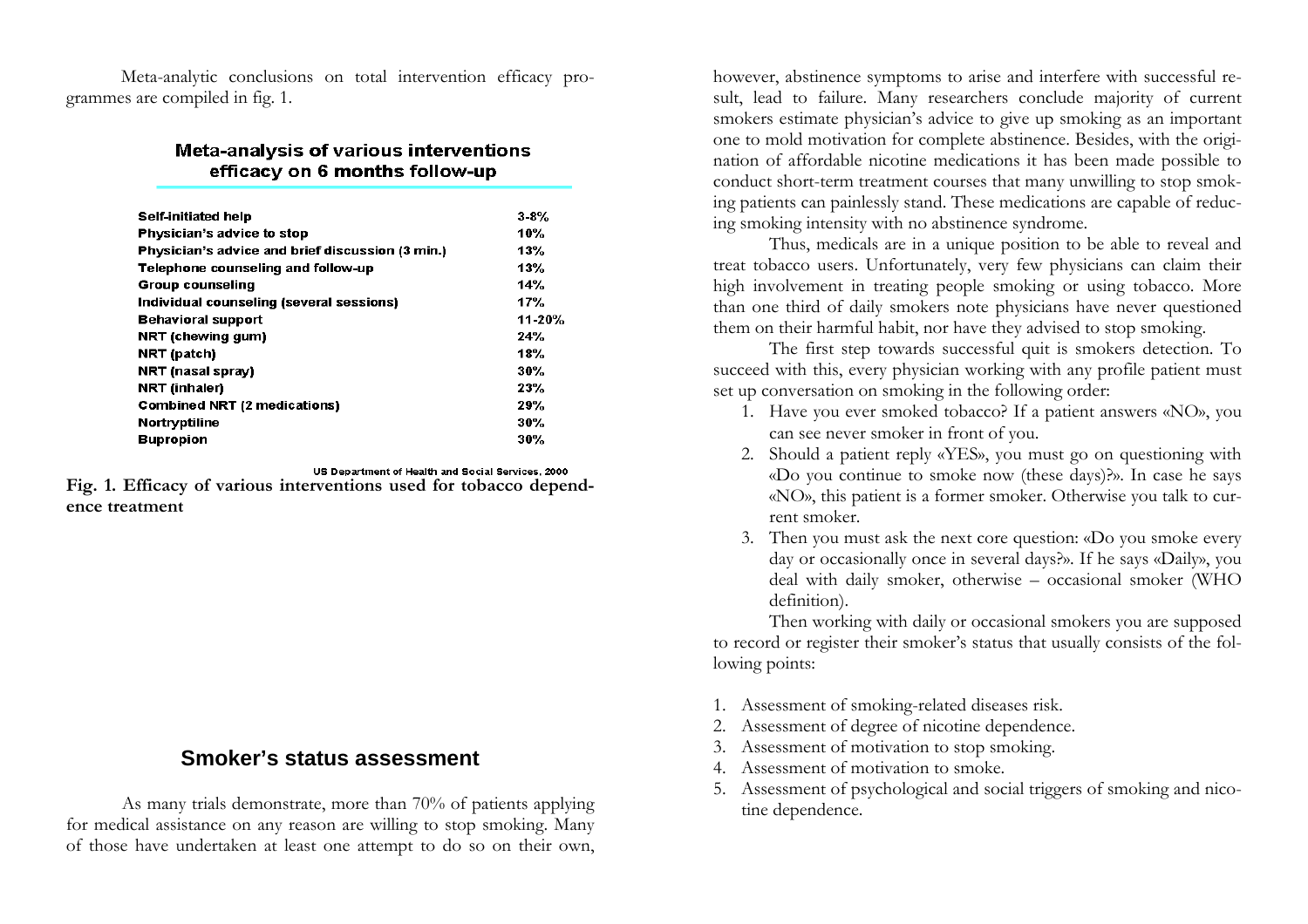The information received enables to divide patients into 3 groups for further intervention:

- 1. Current smokers with a firm desire to top smoking.
- 2. Current smokers with low of zero motivation to stop smoking presently or in the nearest future.
- 3. Occasional smokers.

#### **1. Assessment of smoking-related diseases risk.**

Assessment of smoking-related diseases risk is the leading factor in smoker's status and bears an important role in motivating patients to give up smoking. Smoker's index (SI) is being used for that that can be easily calculated with the by means of the formula:

 $SI = (number of daily eigenettes) \cdot 12$ 

SI > 140 indicates the risk of chronic smoking-related diseases, first of all chronic obstructive pulmonary disease, is very high.

SI calculation must be done for every smoking patient applying for any kind of medical assistance, either out- or inpatient care. The latter should be registered as a part of patient's profile in his case and then presented for patient's information and further discussion.

#### **2. Assessment of degree of nicotine dependence**

This is better done with Fagerstrom test for nicotine dependence.

| <b>Question</b>                                                     | Answer               | Your<br>answ. | P.               |
|---------------------------------------------------------------------|----------------------|---------------|------------------|
|                                                                     | Within 5 minutes     |               | 3                |
| 1. How soon after you wake up do<br>you smoke your first cigarette? | 5-30 minutes         |               | 2                |
|                                                                     | 30-60 minutes        |               |                  |
|                                                                     | More than 60 min     |               | $\left( \right)$ |
| 2. Do you find it difficult to refrain                              | Yes                  |               |                  |
| from smoking in places where it is                                  | $\rm No$             |               |                  |
| forbidden, e.g. in church, at the                                   |                      |               |                  |
| library, in cinema etc?                                             |                      |               |                  |
| 3. Which cigarette would you hate                                   | The first one in the |               |                  |
| most to give up?                                                    | morning              |               |                  |
|                                                                     | All others           |               |                  |

|                                     | 10 or less |                             |
|-------------------------------------|------------|-----------------------------|
| 4. How many cigarettes/day do you   | $11 - 20$  |                             |
| smoke?                              | $21 - 30$  | $\mathcal{D}_{\mathcal{L}}$ |
|                                     | 31 or more | 3                           |
| 5. Do you smoke more frequently     | <b>Yes</b> |                             |
| during the first hours after waking | $\rm No$   |                             |
| than during the rest of the day?    |            |                             |
|                                     |            |                             |
| 6. Do you smoke if you are so ill   | Yes        |                             |
| that you are in bed most of the     | No         |                             |
| dav.                                |            |                             |

#### **Table 2. Fagerstrom test for Nicotine Dependence (FTND)**

Total sum should be calculated to distinguish between various degrees of dependence:

- 1. 0-2 Very weak dependence.
- 2. 3-4 Weak dependence.
- 3. 5 Average dependence.
- 4. 6-7 Severe dependence.
- 5. 8-10 Very severe dependence.

#### **3. Assessment of motivation to stop smoking**

Readiness to stop smoking, which is motivation to do so, can be easily determined with the use of motivation to stop smoking test (table 3).

| Question                           | Answer            | Your<br>answ. | $\boldsymbol{P}$            |
|------------------------------------|-------------------|---------------|-----------------------------|
|                                    | Definitely no     |               |                             |
|                                    | Probably no       |               |                             |
| 1. Would you quit if it were easy? | Probably yes      |               | $\mathcal{D}_{\mathcal{L}}$ |
|                                    | Most probably yes |               | 3                           |
|                                    | Definitely yes    |               |                             |
| 2. How strong is your desire to    | No desire         |               |                             |
| stop smoking?                      | Weak desire       |               |                             |
|                                    | Average desire    |               | $\mathcal{D}_{\mathcal{L}}$ |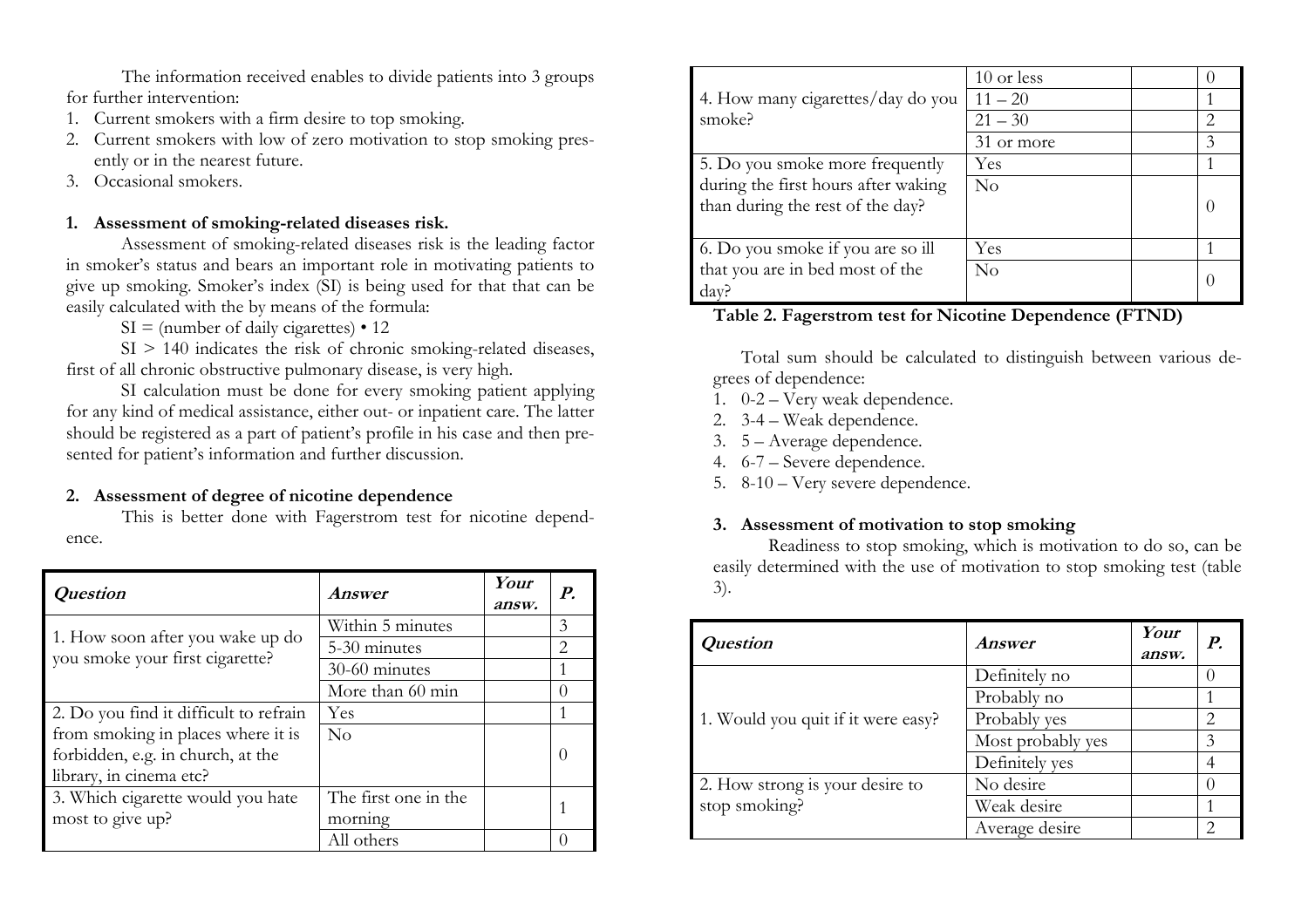| Strong desire                        |  |
|--------------------------------------|--|
| strong desire<br>$. \rho$ ett $\tau$ |  |

**Table 3. Motivation to stop smoking test.** 

 Points sum on both questions reflects readiness to stop smoking now. The test result ranges from 0 (no motivation) to 8 (high motivation). The more total points sum is, the higher is patients' motivation not to smoke. The motivation to stop degree can be evaluated according to the scale:

- 1. Total sum exceeding 6 points is typical for patients with high motivation to stop, and the patient is ready for long-term treatment programme aiming to entirely give up smoking.
- 2. Test result from 4 to 6 usually reflects weak motivation, and working with the patient you can offer short-term programme of smoking reduction or motivational programme.
- 3. Test result below 3 points means patient has no motivation to stop, and this patient needs intensive motivational programme.

Medical professionals must always consider they would never attain 100% success within 1 year of intervention even in regards to highly motivated patients. This phenomenon can be explained by the fact of severe nicotine dependence development, and this dependence can demand repeated and persistent courses of treatment.

#### **4. Assessment of motivation to smoke**

Motivation to smoke can be analyzed when the following test is applied (table 4).

|                                                                    | $\ensuremath{\mathsf{Nmax}}$ | quently | $\frac{\text{Occ}}{\text{Fre}}$ | Seldom | Never | $1$ <i>nswer</i> |
|--------------------------------------------------------------------|------------------------------|---------|---------------------------------|--------|-------|------------------|
| 1. I smoke cigarettes to keep my-<br>self from slowing down.       | 5                            |         |                                 |        |       |                  |
| 2. Handling a cigarette is part of<br>the enjoyment of smoking it. | 5                            |         | 3                               |        |       |                  |
| 3. Smoking cigarettes is pleasant<br>and relaxing.                 | 5                            |         | 3                               |        |       |                  |

| 4. I light up a cigarette when I feel<br>angry about something.                                   | 5              | $\overline{4}$ | 3 | $\overline{2}$ | 1            |
|---------------------------------------------------------------------------------------------------|----------------|----------------|---|----------------|--------------|
| 5. When I have run out of ciga-<br>rettes, I find it almost unbearable<br>until I can get them.   | 5              | $\overline{4}$ | 3 | $\overline{2}$ | $\mathbf{1}$ |
| 6. I smoke cigarettes automati-<br>cally, without even being aware of<br>it.                      | 5              | $\overline{4}$ | 3 | $\overline{2}$ | 1            |
| 7. I smoke cigarettes fro stimula-<br>tion, to perk myself up.                                    | 5              | $\overline{4}$ | 3 | $\overline{2}$ | $\mathbf{1}$ |
| 8. Part of the enjoyment of smok-<br>ing a cigarette comes from the<br>steps I take to light up.  | 5              | $\overline{4}$ | 3 | $\overline{2}$ | 1            |
| 9. I find cigarettes pleasurable.                                                                 | $\overline{5}$ | $\overline{4}$ | 3 | $\overline{2}$ | $\mathbf{1}$ |
| 10. When I feel uncomfortable or<br>upset about something, I light up<br>a cigarette.             | 5              | 4              | 3 | $\overline{2}$ | 1            |
| 11. I am very much aware of the<br>fact when I am not smoking a<br>cigarette.                     | 5              | $\overline{4}$ | 3 | $\overline{2}$ | 1            |
| 12. I light up a cigarette without<br>realizing I still have one burning<br>in the ashtray.       | 5              | 4              | 3 | $\overline{2}$ | 1            |
| 13. I smoke cigarettes to give my-<br>self a "lift".                                              | 5              | $\overline{4}$ | 3 | $\overline{2}$ | 1            |
| 14. When I smoke a cigarette,<br>part of the enjoyment is watching<br>the smoke as I exhale.      | 5              | 4              | 3 | $\overline{2}$ | 1            |
| 15. I want a cigarette most when I<br>am comfortable and relaxed.                                 | 5              | $\overline{4}$ | 3 | $\overline{2}$ | $\mathbf{1}$ |
| 16. When I feel "blue" or want to<br>take my mind of cares and wor-<br>ries, I smoke a cigarette. | 5              | 4              | 3 | $\overline{2}$ | 1            |
| 17. I get a real gnawing hunger<br>for a cigarette when I haven't<br>smoked for a while.          | 5              | 4              | 3 | $\overline{2}$ | 1            |
| 18. I've found a cigarette in my                                                                  | 5              | $\overline{4}$ | 3 | $\sqrt{2}$     | $\mathbf{1}$ |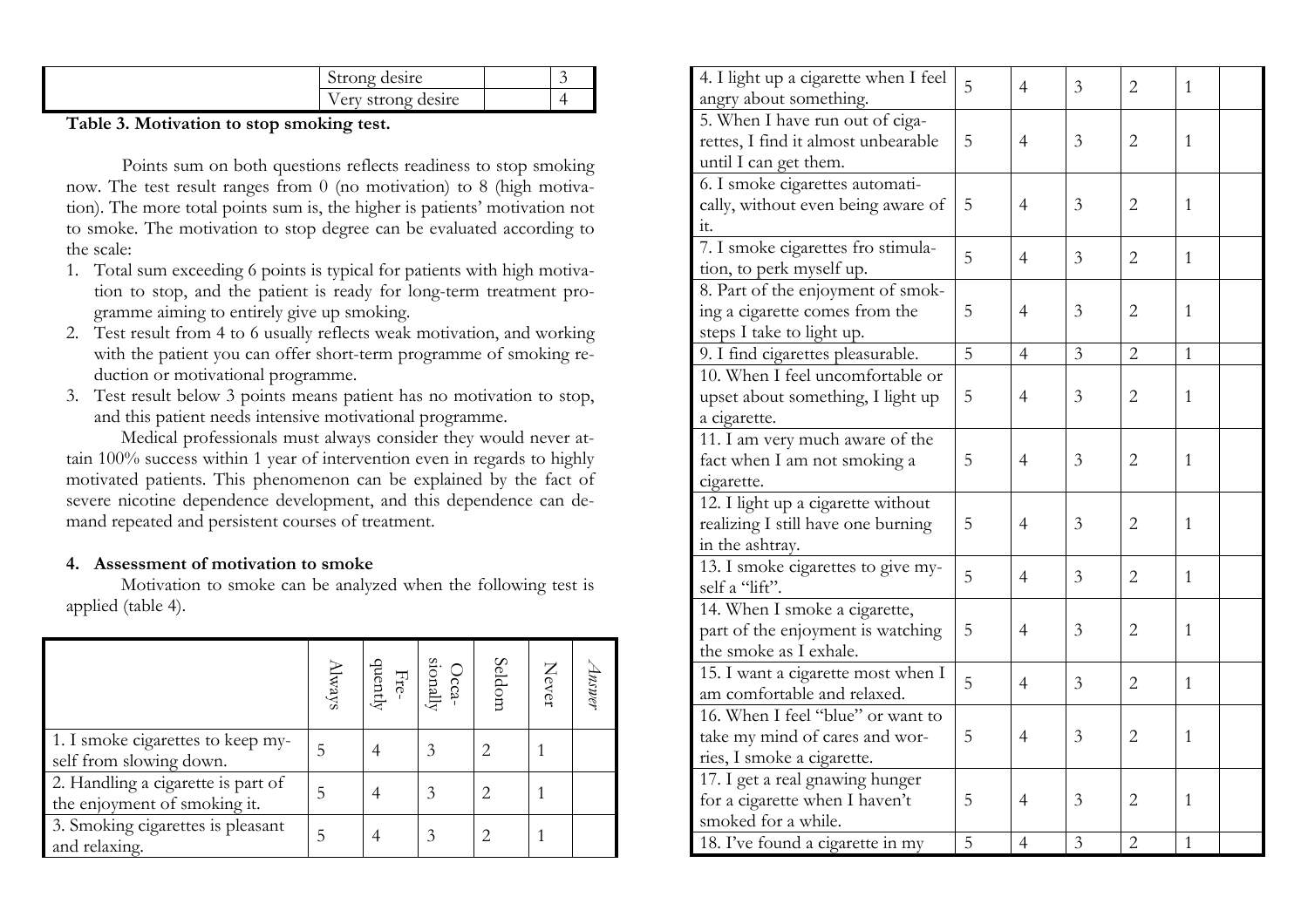| mouth and didn't remember put- |  |  |  |
|--------------------------------|--|--|--|
| ting it there.                 |  |  |  |

**Table 4. Motivation to smoke test.** 

Six various resulting scales of the test can be computed adding points of the question sets:

- 1. Stimulation: 1 + 7 + 13.
- 2. Handling a cigarette:  $2 + 8 + 14$ .
- 3. Pleasurable relaxation: 3 + 9 + 15.
- 4. Crutch: Tension reduction:  $4 + 10 + 16$ .
- 5. Craving: Psychological addiction: 5 + 11 + 17.
- 6. Habit: 6 + 12 + 18.

Total scales may result from 3 to 15:

- 1. Weak motivation less then 7.
- 2. Moderate motivation 7-11.
- 3. Strong motivation more than 11.

It is so reasonable to do that in healthcare practice because answers analysis will enable physician along with his patient to point out certain factors that mostly predispose smoker to smoke, that will eventually help them both clarify particular reasons to smoke, and also mark the possible means to avoid those when undertaking quit attempt. Patient must be informed in advance quitting smoking to revolve his lifestyle and the basic motto for the earliest abstinence should be «Learn to live new life!».

The results of tests available must be immediately put into case history or outpatient card.

#### **5. Assessment of psychological and social triggers of smoking and nicotine dependence**

Psychological and social smoking triggers estimation bears secondary importance in diagnostics, although they both are ultimately essential to plan future intervention programme. Meanwhile, they can help medical to draw patient's attention to the aspects of his life, needing to be altered within quit attempt. These changes will build up behavioural therapy or behaviour changes strategy.

Patient needs to answer the following questions:

- 1. Does patient's environment predispose him to continue smoking?
- 2. Is smoking allowed on a workplace?
- 3. Is smoking allowed at home and in a vehicle?
- 4. What is a number of smoking friends?
- 5. Does a spouse smoke? Do close relatives feel free to smoke?
- 6. Does patient drink alcoholic beverages, use marihuana or other drugs?

The presence of another smoking person in a family, alcohol and other addictive substances abuse are the most significant factors to be impediments for successful quit attempts. It is strongly recommended for smoking spouse or close relative to be equally involved in nicotine dependence treatment. Affective disorders, especially depressions, are very frequently comorbidities of nicotine dependence, that is why smokers often have high incidence of anamnestic severe depression attacks. Hence, abstinence can go along with depressive attack that, in turn, can bring smoker for smoking again, and even more than prior to quit attempt.

## **Physician's strategy on the first visit**

- Claim fact of smoking in case history, along with number of smoked cigarettes, FTND score and motivation to stop smoking test.
- • Set up plan of counseling and visits for highly motivated smokers (4 times a month during the first month and once or twice a month after).
- •Set up the second counseling session for low motivated patients.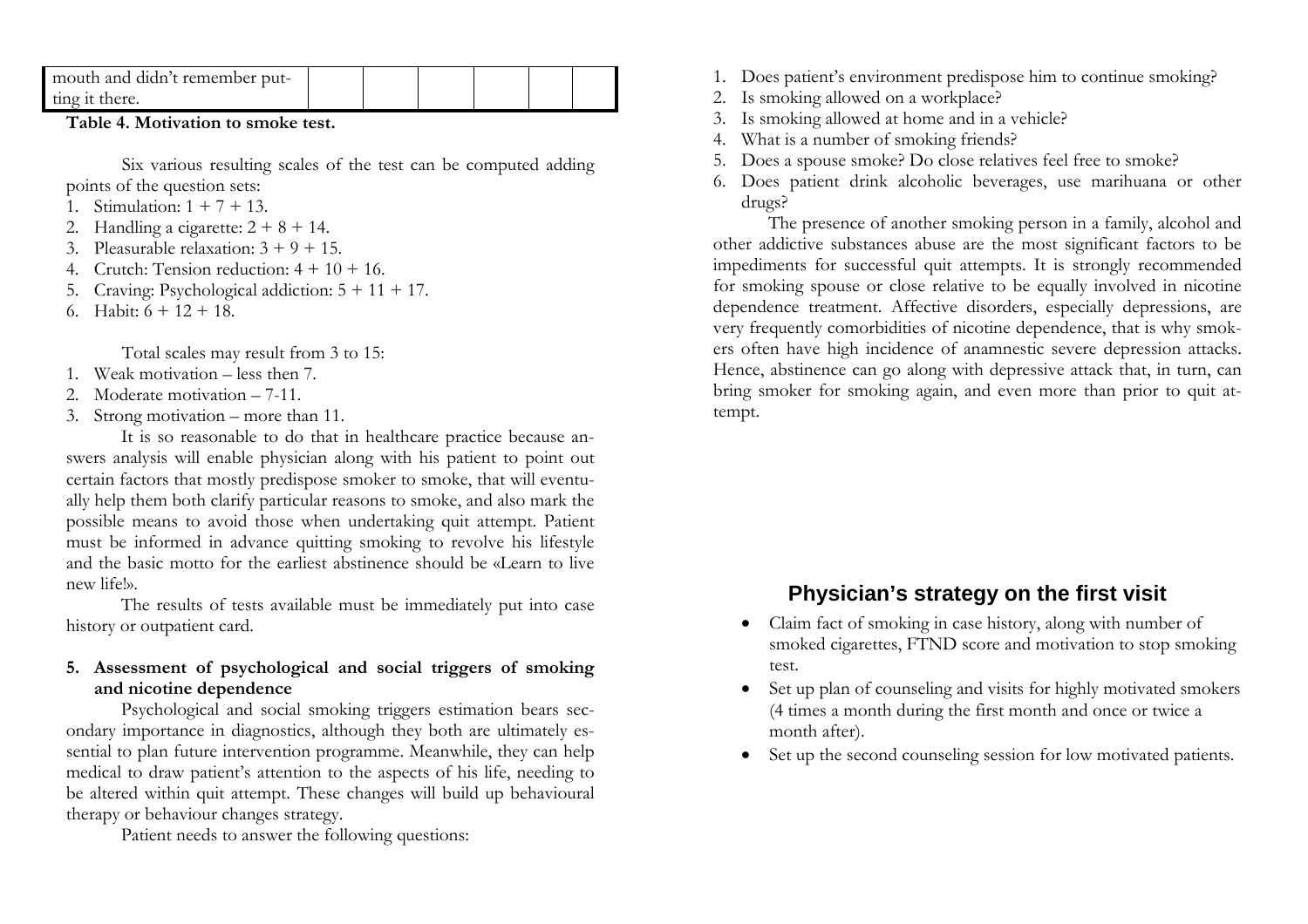## **Physician's strategy of the second and subsequent visits**

## **А. Treatment programme for patients ready to stop smoking (motivated smokers)**

 Long-term treatment programme is aimed at patients with a firm stated desire to stop smoking. (motivation to stop test result exceeds 6). Programme duration is 6 months to 1 year and it is made out of regular meetings of physicians with smokers (the so-called structured counseling), which must be more frequent within the first quit month, as well as of nicotine replacement therapy (NRT) intake. The medication treatment is conducted on an individual basis and is firstly defined upon patient's degree of nicotine dependence. Starting from the first days of quit attempt patient is strongly recommended to change his behaviour to finally get rid of the smoking habit as a habit. Thus, long-term treatment course consists of tree components: counseling, patient's behaviour and nicotine replacement therapy. The fourth mandatory component of treatment is detection and management of chronic bronchitis, which must be supported by adequate prevention of its exacerbation within the first two weeks of abstaining from smoking.

#### **1. Structured counseling**

Every patient's visit should be accomplished with physician's conversation that is a good remedy to explain necessity to stop smoking for a patient, and to encourage and ensure patient's desire to start fighting the habit. Kottke et al. reported the results of their 39 controlled trials meta-analysis, where at the end of 6-months observation after active intervention the principal predicting factors of smoking cessation programmes were the number of patient's visits to medical, programme duration, personal peculiarities of a patient and the form of their interaction or contact (the most successful is «face-to-face» counseling). While at the end of 12 months the most important was programme duration. Authors concluded nothing could be more important in these kinds of interventions as firm, persistent and repeated patients reassuring.

 Physician should let his patient feel he will be with the patient for the whole treatment course, support him, thoroughly estimate his status and adjust treatment regimen. The conversation should be held in a clear, supportive manner to let patient know it is entirely targeted to him.

 The following list of issues that must be addressed within counseling is the core list of items to discuss when counseling is structured:

- Expression of support, congratulations with the choice to launch giving up smoking and sincere wish to succeed
- Preparation realization smoking as a habit, clarification of smoking triggers and maintaining factors
- Making a list of all possible reasons that must be individually meaningful for a patient to stop smoking with simultaneous stress on those
- Setting up quit date with a patient
- Molding negative attitude to smoking making this habit not pleasurable and not enjoyable behaviour
- Application for spouse and friends for support
- Explanation of matter and contents of abstinence syndrome making a list of symptoms
- Explanation of recovery mechanism in time
- Useful advices to change behaviour (behavioural therapy)
- Explanation of matter of NRT providing detailed information on indications, contraindications, intake regimens, and preparations available
- Conversation on individual experience of NRT and other pharmacotherapies intake during previous quit attempts

When subsequent visits, medical must assist patient in managing problems and obstacles caused by abstinence, that is abstinence syndrome as it is, as well as motivate unsuccessful quitters to repeat quit attempt.

#### **2. Patient's behaviour**

Every patient must be fully aware of his behaviour strategy, individually made for him. The desire and ability to adjust one's behaviour aiming to entirely exclude smoking of individual life is one of the most important factors of successful treatment of tobacco dependence. Estimation of motivation to give up smoking is the basis to establish a plan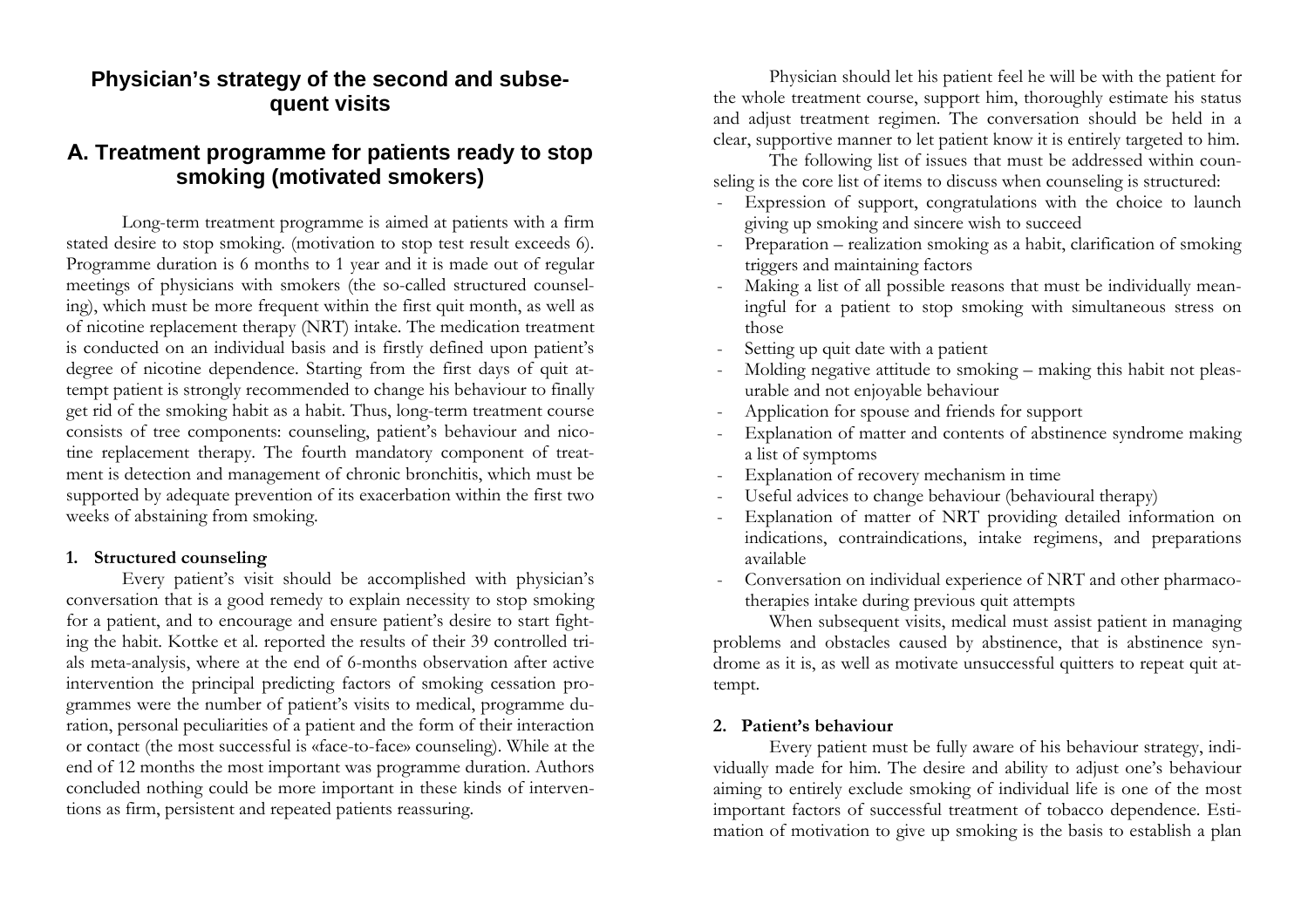of future behaviour. This means a patient is recommended to plan his behaviour so that to avoid facing factors usually leading to smoking, and to be powerful to find adequate substitute for cigarettes when quitting.

- 1. Physician must help patient to build up a plan to stop smoking.
- 2. Physician must encourage patient to set up quit date.
- 3. Patient is recommended to warn and inform his family, usual smoking partners and friends of his attempt to stop smoking with request for understanding and support.
- 4. Patient must prepare himself for the possibility of abstinence syndrome, which is more noticeable during the first weeks of quit attempt, although accurate administration of nicotine medications is supposed to exclude them at all or to maximally diminish them. One symptom – desire to smoke – will persist for a long time, recurrent from time to time and the patient must be ready for that.
- 5. All cigarettes and other tobacco products must be immediately removed form their usual locations. Patient must request his family members along with colleagues not to leave cigarettes on the places he could easily notice them, and abstain from smoking when he is present, when possible. This is very important, especially during the first 3 weeks of hard time.
- 6. When quitting, a patient must not do even a puff. Should this happen, the present attempt must be considered unsuccessful, and the new preparation procedures must be launched. Physician is the one to support patient this time and the one also to convince patient not to give up and repeat quit attempt.
- 7. If a patient recollects his previous quit attempt, physician along with a patient must analyze the reasons for it to have been unsuccessful with the optimal use of previous experience to master future quit attempt.
- 8. As far as alcohol intake tends to frequently be causative agent for unsuccessful quit attempt, patient must be persistently encouraged to reduce consumption or to abstain from its use, especially within the first weeks of changes.

#### **3. Nicotine replacement therapy (NRT)**

The aim of nicotine replacement therapy is to diminish or maximally reduce the abstinence syndrome. NRT should be obligatory treatment component of patient whose nicotine dependence, measured with<br>FTND, result is 4 or more.<br>NRT usually consists of two components:<br>1. Basic therapy for regular use. Its goal is to sustain constant blood

- nicotine concentration at its usual habitual level for 1-2 weeks to eliminate possibility for abstinence syndrome. Then basic therapy medications dose must be gradually reduced down to their discontinuation that will eventually result in zero nicotine blood concentra tion.<br>2. Additional nicotine medication intake in case abstinence symptoms
- arise or grow. Also, it should be considered when the typical inten-

sive smoking situation makes a patient wish to smoke more than<br>ever.<br>Basic therapy is a constant intake of nicotine patch or nicotine<br>chewing gum, and the choice here depends on the patient's preferences<br>and previous quit

tine patch dosage are listed in the table:<br>
1. If daily dose of patient's smoking does not exceed 15 cigarettes, in-

ception nicotine patch dose is usually 7-14 mg/day of 24-hours patch<br>(NICOTINELL) or 5-10 mg/day of 16-hours patch (NICORETTE),<br>additionally you can prescribe nicotine chewing gum on demand. In<br>this case even no NRT treatm

21 mg/day (10-15 mg/day).<br>3. If daily dose ranges from 20 to 40 cigarettes, initial patch dose will<br>make 21-35 mg/day (15-25 mg/day).<br>4. If daily dose exceeds 40 cigarettes, initial patch dose must be equal<br>to 42 mg/day (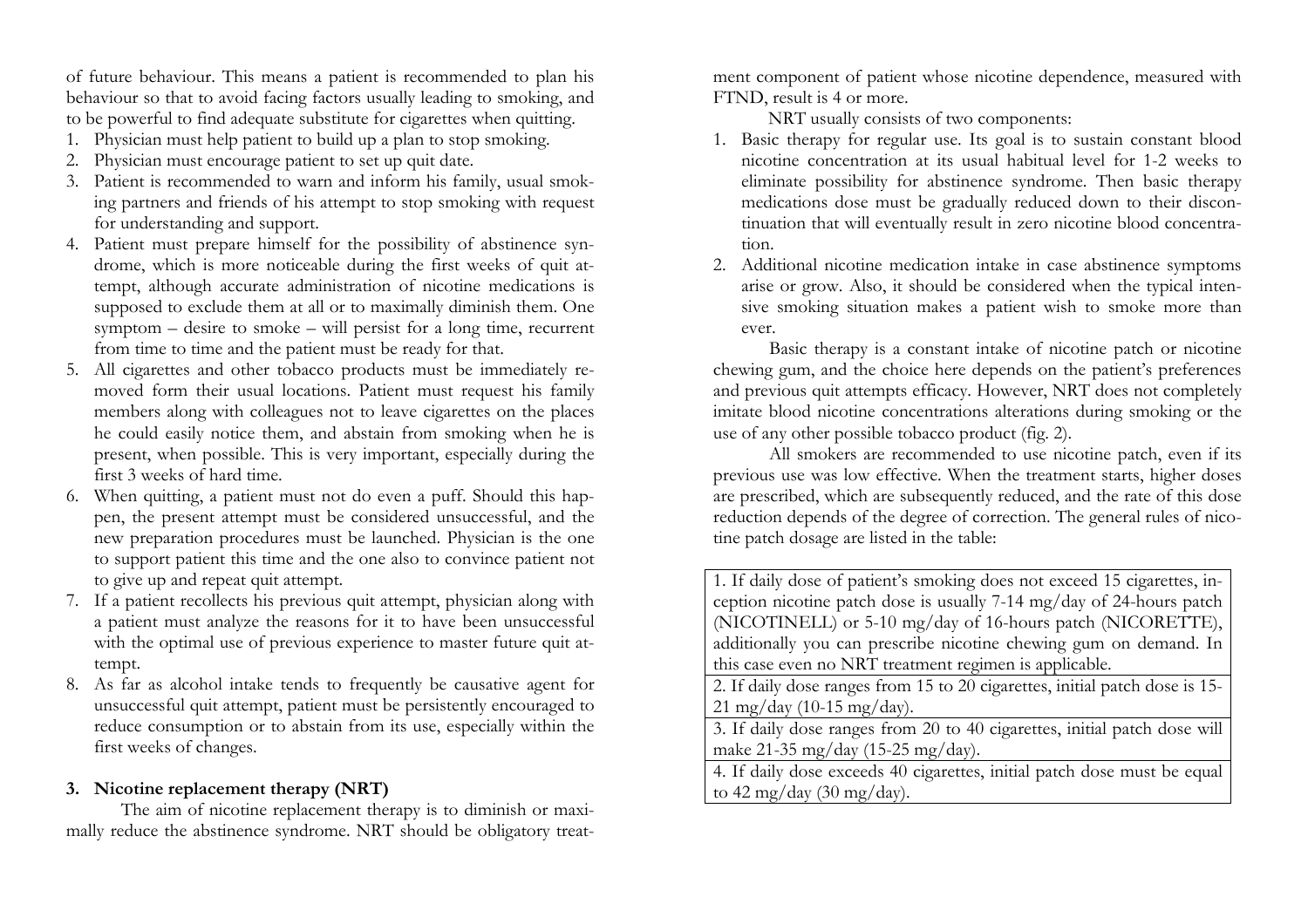When chewing gum is being used for therapy, initial dose is 4 mg every 2 hours, whether degree of nicotine addiction with FTND is 7-8 points, otherwise 2 mg every 2 hours (degree of addiction 4-6).

The first administration of basic nicotine replacement therapy must consider maximal tolerable doses of nicotine medications, and those recommended for certain degree of addiction. Many authors reported half of unsuccessful quit attempts occurred due to insufficient NRT doses. After the second counseling you can alter (reduce the dose) basic therapy, that will depend on the severity of abstinence syndrome an the way patient reports to feel. For instance, patient can leave the use of 4 mg chewing gum for morning and first half of a day only, if he/she states he has smoked mainly in the morning, after meals and in the evening, in the meantime the resting chewing gum dose should be made equal to 2 mg. Basic therapy with the maximal dose of medications lasts at least 2–3 weeks, and then you should gradually reduce the dose and eventually discontinue medications use when constant abstinence symptoms vanish. So the leading reason to reduce the dose and discontinue basic therapy is the feeling of a patient.



**Fig. 2. Comparative nicotine blood concentration profiles with various ways of nicotine delivery.** 

Physician should advise a patient on the additional intake of NRT, and the latter is definitely needed in the following cases:

- 1. Approach of any abstinence symptom.
- 2. Patient finds himself surrounded by smoking friends.
- 3. Typical situation for smoking (excitation, irritation, heavy meals, party, etc.).

Additional NRT administration may last longer than basic one, however it may last pretty long and that is defined upon patient's preferences.

**Abstinence symptoms** should be necessarily fixed or registered, and the patient must do so daily within the first month of quitting attempt. This will enable to accurately adjust NRT dose and basic therapy duration.

Abstinence syndrome may comprise any of the following symptoms:

- •Strong craving for smoking
- •Excitation
- •Anxiety
- •Poor concentration
- •Irritability
- •Bad temper
- •Anger
- •Depression
- •Somnolence
- •Headache
- •Insomnia
- •Tremor
- •Sweatiness
- •Appetite growth
- •Weight gain
- •Cough
- •Expectoration deterioration
- •Stuffy chest
- •Increased heart rate
- •Recklessness or impatience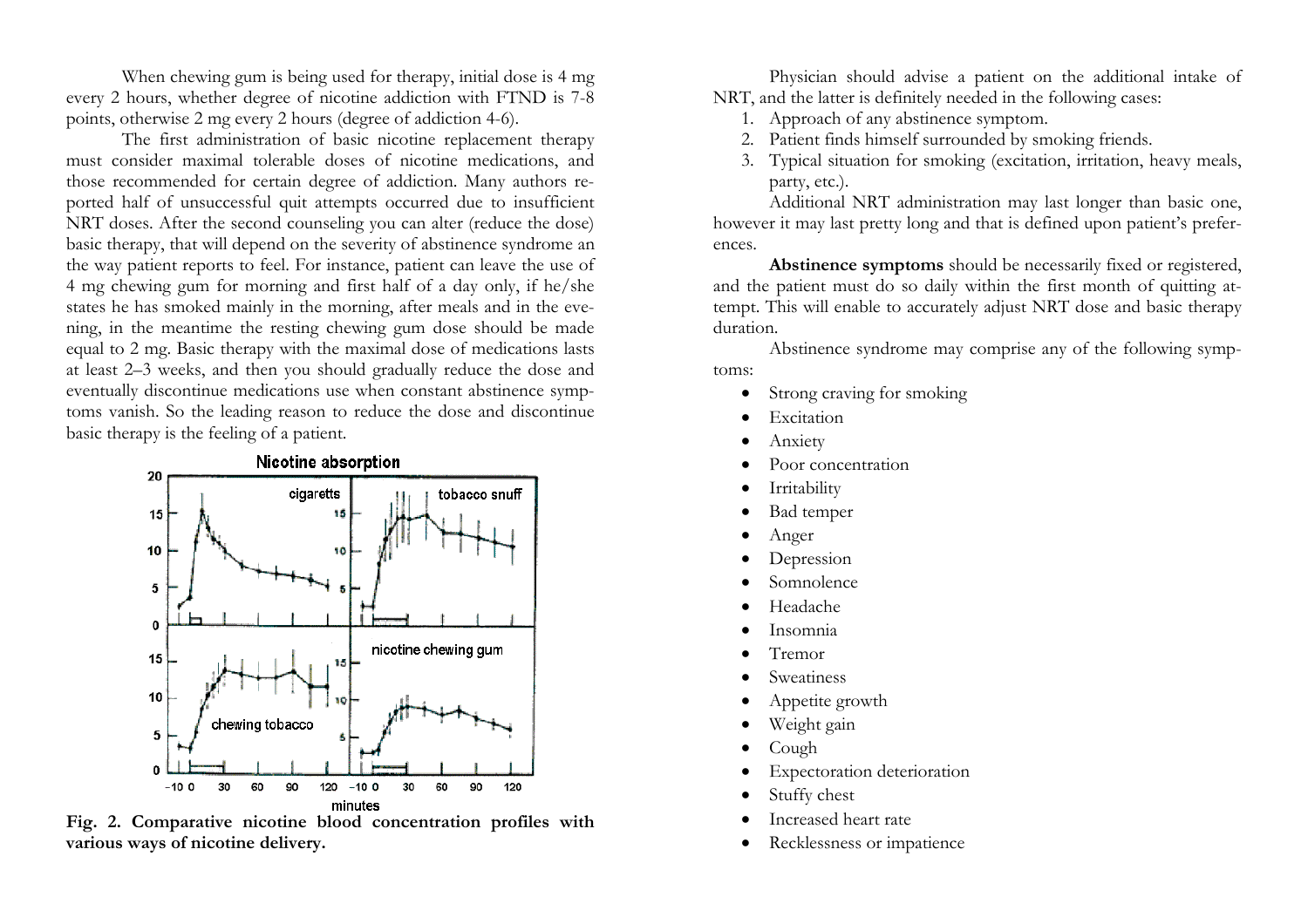The symptoms listed are the most vivid during morning time when nicotine blood concentration is remarkably depressed compared to regular one, which is usually attained with smoking through daily active behaviour.

Weight gain can be seen in mainly all patients. Some of those may have unnoticeable weight increase; other may be very upset about it. On average during 2–3 months of abstaining from smoking 3–4 kg can be gained by smoker. The greater part of smokers will lose this supplement within a year. Physician's obligation is to deliberately inform patient of this possibility in advance, and in case this information is of greatest importance for patient when pondering over possible quitting, physician is strongly recommended to work out individual plan for the patient on the methods to correct it, for example diet if applicable, and this mainly behaviour alteration must be started prior to quit attempt.

## **Б. Treatment programme for patients not willing to stop smoking**

Short-term treatment programme is mainly targeted for patients that do not express desire to give up smoking, but may think of this possible incentive in future (motivation to stop  $-$  4–6). Besides, the programme can be offered to patients wishing to reduce smoking. Its duration is 1-3 months. Usually such a treatment during one-month leads to 1.5 times smoking reduction on average; while 3 months course – 2–3 times. Some patients may feel comfortable even to reduce smoking down to few cigarettes a week.

The supreme goal of this programme is to maximally convince patient in necessity to complete smoking cessation. Structured counseling along with behavioural therapy are the only ways to effectively increase patient's motivation to stop smoking.

#### **1. Counseling**

Physician is supposed to talk and converse with patient unwilling to stop, in order to raise his readiness to give up smoking and to support possible patient's idea to reduce smoking intensity.

Probably, insufficient motivation to stop smoking of a certain patient is explained by unawareness on the harmful aspects of smoking and influence of tobacco in particular, and impact of people to surround smoker. One of the possible reasons is fear for withdrawal symptoms, regarding misunderstand of giving up smoking can result in tremendous harm for the human organism on the one hand, or severe abstinence symptoms on the other, and those symptoms have placed negative impact in the memory during previous quit attempt. On every visit physician should clarify the reasons and be persuasive, but not aggressive, to reassure patient:

- 1. It is essential to get to know if patient is aware of the harm of tobacco product and smoking to his individual health, social environment, and their possible connection with development of detected diseases, and for close people, firstly, children and relatives.
- 2. Physician should inform patient of the harm smoking produces upon his organism, and warn him the use of cigarettes or any other tobacco product (cigar, pipe) with low tar or nicotine contents does not reduce the risk of smoking-related diseases:
- ♦ Short-term consequences chronic bronchitis, hazardous effect of smoking on fetus during pregnancy, erectile dysfunction, infertility, blood carbon monoxide concentration increase.
- ♦ Long-term consequences lung cancer and other malignant neoplasm (nose, throat, gullet, pancreas, bladder), coronary artery disease, chronic obstructive pulmonary disease, that all together result in prolonged disability and general activity restriction that will afterwards demand serious and very costly treatment.
- ♦ Consequences for the surrounding people lung cancer and heart disease risk increase with spouse, increase of low birth weight risk, increased predisposition to bronchial asthma when children are exposed to secondary smoke, as well as otitis media, respiratory infections and infantile maturity lag, and finally increased risk of smoking in adulthood with children.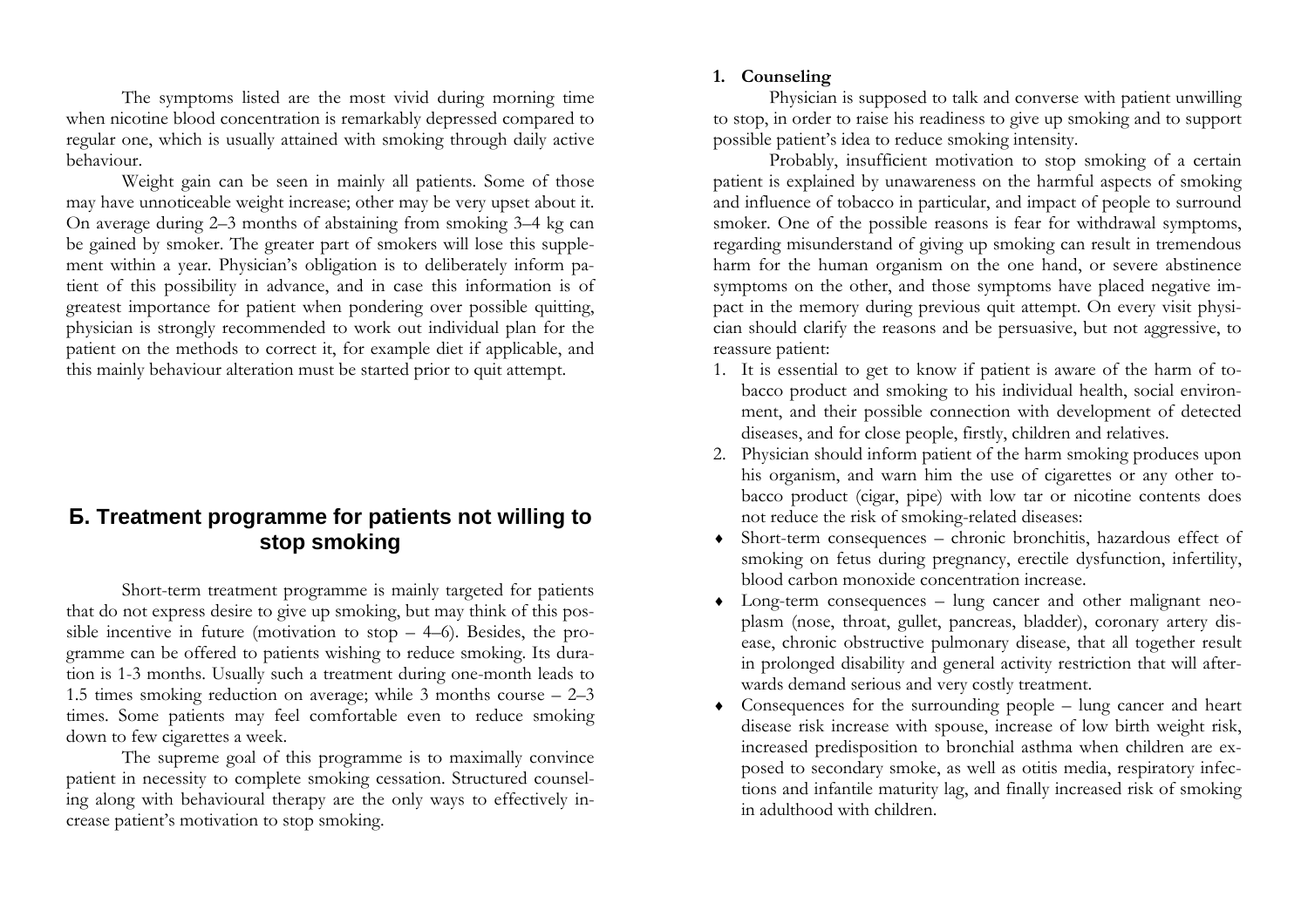- 3. Along with patient physician is obliged to determine potential positive consequences of abstaining from smoking and ask a patient to write down a list of reasons to imply, that are meaningful to give up smoking:
	- ♦General health improvement.
	- ♦Better smells and tastes.
	- ♦Money saving.
	- ♦Physical activity and feeling improvement.
	- ♦Elimination of everywhere to be repugnant tobacco smoke smell.
	- ♦Excellent example for children and spouse.
	- ♦ Children and spouse's general health improvement when they escape from secondary tobacco smoke exposure environment.
	- ♦ Getting rid of tense situations when smoking is prohibited and there is a strong craving for it.
	- ♦ Face colour improvement and wrinkle disappearance.
	- ♦ Ability to enjoy life and to watch life is so beautiful and the way his or her beloved child is growing instead of wasting time standing on a balcony with a cigarette.
- 4. Physician should find out the reasons that interfere patient with successful quitting:
	- ♦ Probable abstinence syndrome.
	- ♦ Fear to fail.
	- ♦ Weight gain.
	- ♦ Insufficient awareness on possible treatment.
	- ♦ Fear to be depressed.
	- ♦ Smoking is generally pleasurable.

Motivational conversations must take place on every patient's visit. Within these discussions physician should support patient's decision to reduce smoking and persuade him to stop smoking as it is extremely important for his health. Special attention should be paid to patients with previous history of unsuccessful quit attempts, when it has been that unfortunate due to severe abstinence syndrome. It is physician's obligation to give explanation that majority of smokers require several quit attempts to stop smoking, and nicotine replacement therapy has been made to maximally decrease or expel this hard to bear abstinence.

The visits frequency when short-term programme does not differ form the long-term programme. This short-term intervention usually lasts for a month, and then it will depend on patient's preferences. Very often its discontinuation is in line with the end of basic therapy. Shortterm treatment programme reaches its maximal efficacy when applied in treatment inpatient hospitals, sanatoria, preventive facilities and a part of rehabilitation programmes.

#### **2. Patient's behaviour**

When changing for the new life along with physician, patient is supposed to avoid factors that trigger desire to light up a cigarette and smoke as well as to find some adequate substitute for cigarettes.

## **Nicotine medications**

As it has been reported, nicotine medications are aimed to deliver nicotine to smokers' body in the time of abstinence to eliminate abstinence syndrome. Nicotine medications widely differ in their pharmacokynetic properties, and neither of those is capable of such a rapid increase of nicotine blood concentration compared to cigarette smoking (fig. 3).

Currently there are many nicotine medications available in the world. There are 6 main nicotine medications in use: transdermal transport system (patch), chewing gum, sublingual tablet, inhaler, nasal and oral sprays. The choice of medication is basically determined upon patient's preferences. You should also take into consideration the previous experience of NRT use. Thus, if a patient has repeatedly used nicotine chewing gum that eventually resulted in low or no success in smoking cessation, the use of this particular form is not expedient at all in future.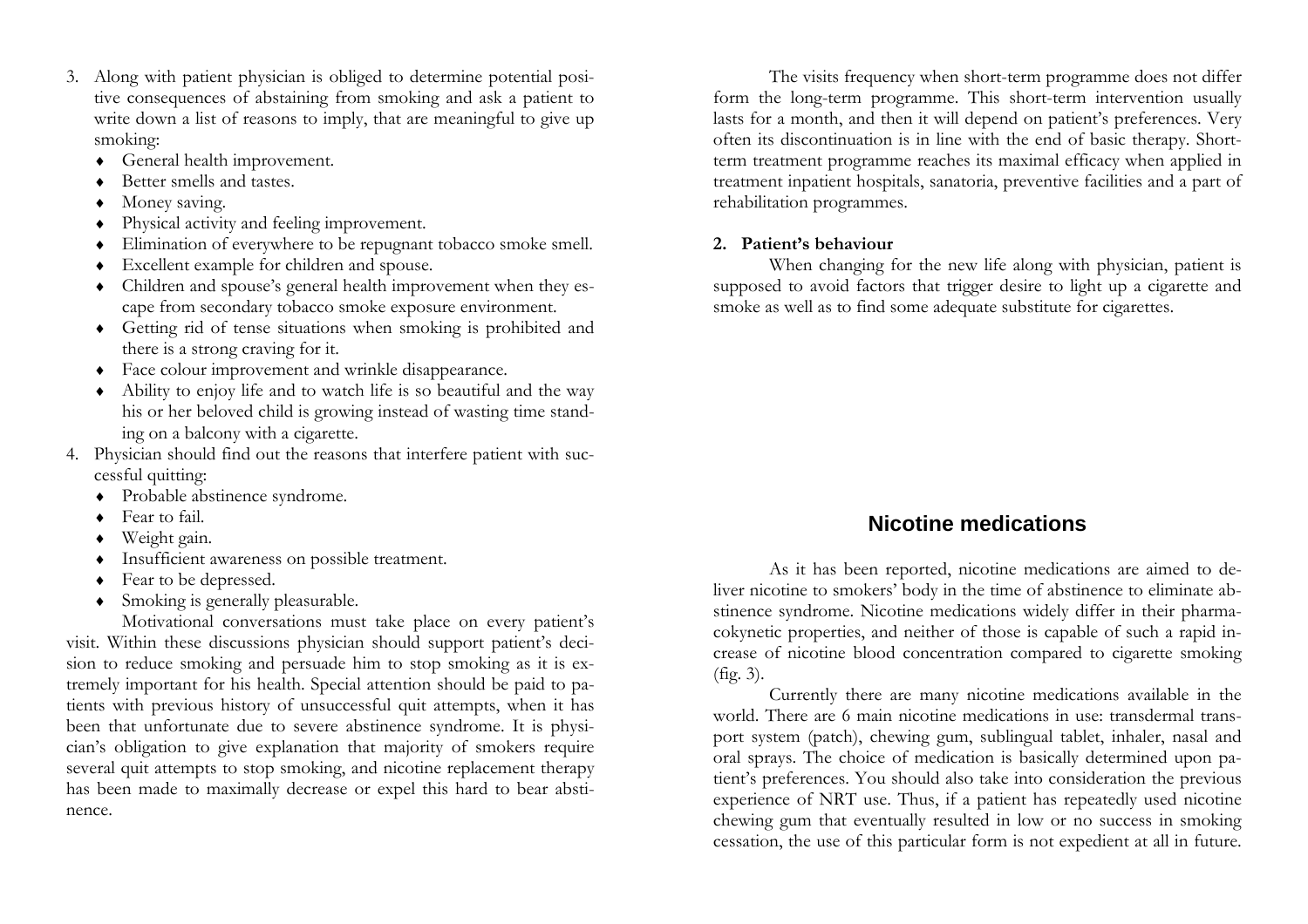In this case it is reasonable to administer nicotine patch or nicotine oral spray.



**Fig. 3. Comparative nicotine absorption rate with various delivery ways.** 

Comparative data of different nicotine medications are placed in table 5.

**Table. 5. Comparative presentation of current nicotine delivery systems/medications.** 

| Formula-<br>tions      | Cigarette      | Patch                                                                    | Chewing gum                                                                                                                                                     |
|------------------------|----------------|--------------------------------------------------------------------------|-----------------------------------------------------------------------------------------------------------------------------------------------------------------|
| Time to on-<br>set     | 10             | 50                                                                       | 30                                                                                                                                                              |
| Blood level<br>(ng/ml) | 40             | 20                                                                       | 20                                                                                                                                                              |
| Description            | Well-<br>known | Applied to normal,<br>nonhairy area of<br>skin, rotate appli-<br>cations | It must be chewed to<br>release nicotine; re-<br>lease rate parallels<br>chewing rate; swal-<br>lowing prevents ef-<br>fective absorption;<br>pieces/day can be |

|                    |                                              |                                                                                                                                                                 | individualized; gen-<br>eral range is 5-30<br>pieces/day                                                                                                                                |
|--------------------|----------------------------------------------|-----------------------------------------------------------------------------------------------------------------------------------------------------------------|-----------------------------------------------------------------------------------------------------------------------------------------------------------------------------------------|
| Advantages         | Elevated<br>mood, aids<br>concentra-<br>tion | Constant admini-<br>stration, simple to<br>administer, over-<br>night use can re-<br>duce intensity of<br>cravings and with-<br>drawal symptoms<br>on awakening | Can individualize<br>dose and regimen;<br>quick onset of action                                                                                                                         |
| Disadvan-<br>tages | Major<br>health haz-<br>ard                  | Local skin irrita-<br>tion, administra-<br>tion at night asso-<br>ciated with sleep<br>disturbance and<br>intense dreaming                                      | Local problems may<br>result from chewing,<br>such as jaw pain or<br>difficulties with den-<br>tures, swallowing the<br>nicotine can cause<br>hiccups or gastroin-<br>testinal distress |

The listed formulations of nicotine medications are recommended for use (table 6).

**Table. 6. Recommended nicotine medications.** 

| Medication                                                                                                                                         | Dose and administration regimen                                                                                           |  |  |  |
|----------------------------------------------------------------------------------------------------------------------------------------------------|---------------------------------------------------------------------------------------------------------------------------|--|--|--|
|                                                                                                                                                    | <b>Transdermal patches</b>                                                                                                |  |  |  |
| $\frac{5 \text{ mg}}{16}$ hours for 2 weeks, then<br><b>NICORETTE</b> 10 mg/16 hours for 2-4 weeks, then<br>$15 \text{ mg}/16$ hours for 4-6 weeks |                                                                                                                           |  |  |  |
| NICOTI-<br>NELL.                                                                                                                                   | TTS 10: 7 mg/24 hours for 2 weeks, then<br>TTS 20: 14 mg/24 hours for 2 weeks, then<br>TTS 30: 21 mg/24 hours for 6 weeks |  |  |  |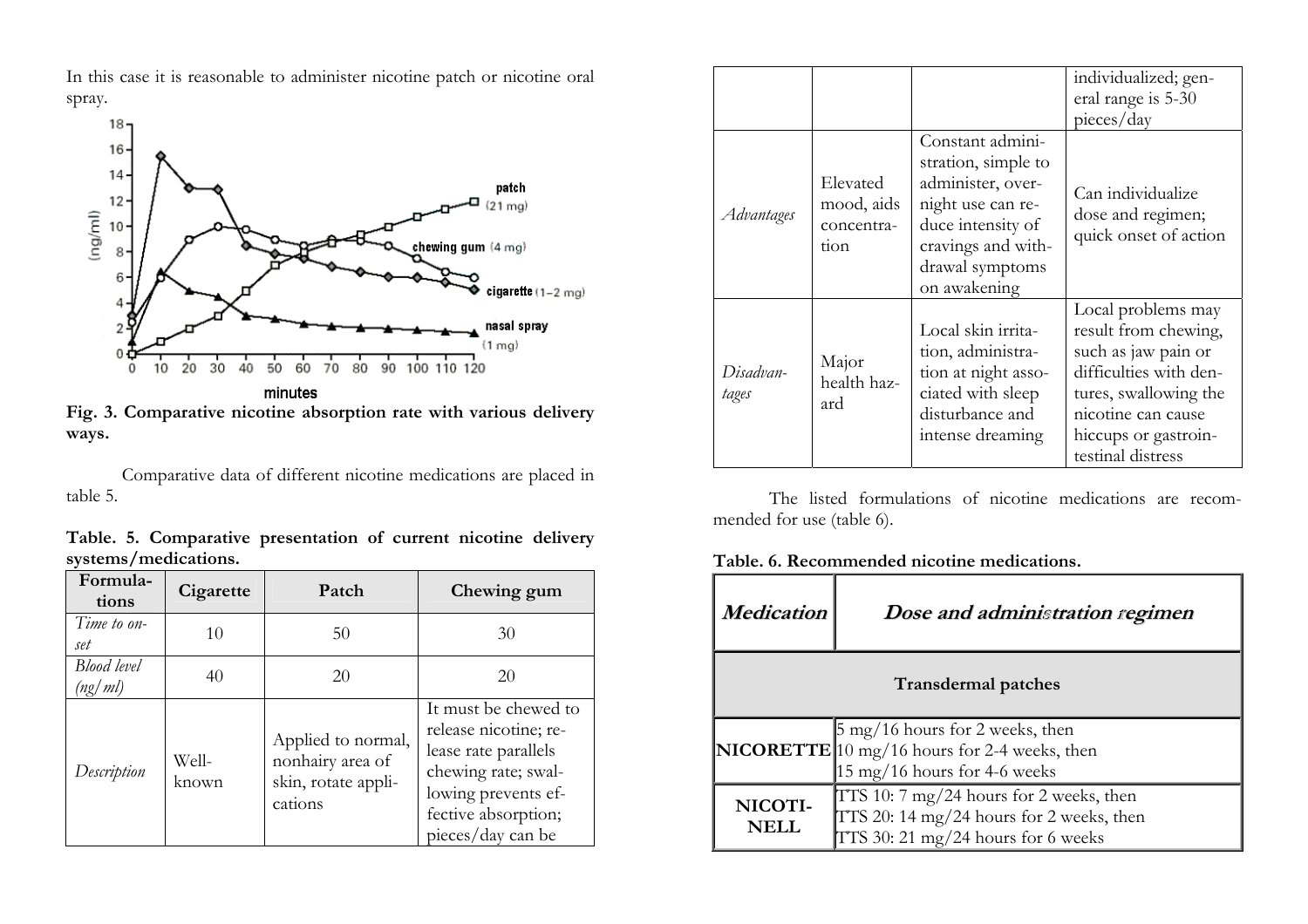| Chewing gum                                                                             |
|-----------------------------------------------------------------------------------------|
| NICORETTE Available as 2 and 4 mg gum. The daily dose must not<br>exceed 24 pieces/day. |

Various NRT formulations are relatively safe and well tolerated. The side effects of this kind of therapy largely depend on dose, and this list includes nausea, increase heart rate, dizziness, headache and excessive sweatiness. NRT in any formulation is contraindicated when a patient tends to have the following:

- 1. Early period after myocardium infarction (2-4 weeks);
- 2. Progressive angina pectoris;
- 3. Unstable angina pectoris;
- 4. Pheochromocytoma;
- 5. Life-threatening cardiac arrhythmias;
- 6. Burger disease;
- 7. Increased sensitivity to nicotine;
- 8. Pregnancy, including probable;
- 9. Breastfeeding.

There has been much attention paid to the safety of NRT use with patients having coronary artery disease. It turned out real NRT indirectly could improve myocardium functioning. When NRT medications are used, blood carbon monoxide level is lower than in patients continuing to smoke cigarettes. This eventually results in much better blood supply for myocardium. That is why coronary artery disease is not a contraindication for NRT use.

*Nicorette – chewing gum*. This medication is available in 2 and 4 mg nicotine doses. Nicorette 2 mg is basically indicated for patients with number of smoked cigarettes less than 25 a day, while 4 mg formulation is aimed for heavier smokers. Usually there is a need to use chewing gum for 3 months period (no more than 24 pieces a day). During the initial quit attempt period (first days) no less than 1 piece a day must be used. It is very important to follow correct chewing technique: a gum is placed into mouth cavity and chewed several times, unless specific taste appears (bitter or mint-flavoured, that depends on gum type. After this taste is reached, chewing must be discontinued and gum should be placed in

mucous membrane pocket between cheek and gum. On taste disappearance (end of nicotine absorption) chewing must be continued, and then stopped again. Thus, a gum should be chewed intermittently for 30 minutes until its taste disappears completely.

Acid beverages (coffee and juices) promote reduction in nicotine absorption, that is why it is not recommended to eat or drink anything, except for water, 15 minutes prior to and during Nicorette chewing procedure.

#### *Nicorette – transdermal transport system (patch)*

This is a 16-hours (day-time) patch, that needs to be removed for nighttime. It is applied once daily at a certain time of the day. Usually this patch is applied on healthy, not covered with hair areas of skin. The most optimal places to apply patch are external (lateral) shoulder surface, posterior back surface, and internal hip surface skin. Area of patch application is better to change from time to time. Small hyperemia is not an indication for treatment course discontinuation. Patients must not use their patches for a period of more than 1 day.

## **Annex 1.**

## **Non-nicotine medications and other treatment options**

#### **Bupropion**

 Antidepressant bupropion with a Zyban trademark is an outstanding supplementary opportunity for successful tobacco dependence treatment. Its mechanism of action is not fully clear for the time. It has been accepted to think it acts as a modifier of neurotransmitters of human brain, in particular it is capable of elevating dopamine level in the CNS, and it can produce influence on noradrenergic neurons. Dopaminergic and noradrenergic systems are well known as the ones involved in withdrawal syndromes and addiction formation. Bupropion has shown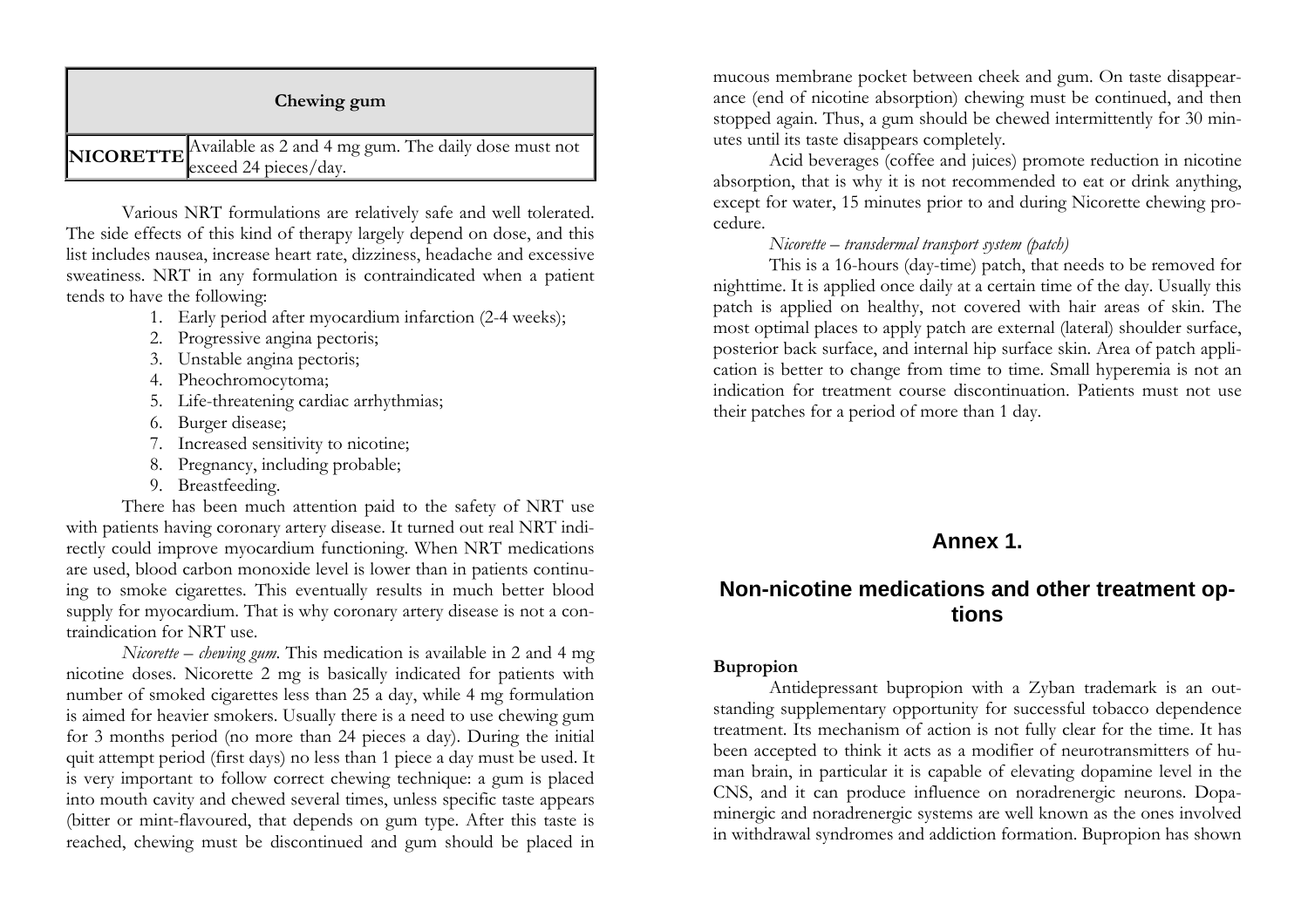its high potential in several controlled trials. Thus, monotherapy with Zyban in 300 mg a day dose was 46% compared to placebo (20%) and monotherapy with nicotine transdermal system in 21 mg a day dose (32%). Meanwhile, combined Zyban and transdermal system use efficacy was 51%. The impact of treatment regimens in these trials was assessed on 10-week point after intervention.

Initially, this medication has been used as an antidepressant and its was known with a brand Wellbutrine for these purposes. Its high potential to treat nicotine dependence was revealed after that. However, its ability to cause convulsions largely depends on its dose, that is why it is forbidden to use Zyban along with Wellbutrine due to their fact that both medications contain the same active substance.

 To treat tobacco dependence this medication is used in average daily dose equal to 150 mg, while after 3 days of course daily dose must be elevated to 150 mg twice a day. 300 mg is the highest daily dose of the drug. Medication efficacy is significantly increased when used with any NRT formulation. Total treatment duration is 7-12 weeks.

 The medication may be causative for insomnia, mouth dryness, dizziness, rhinitis and anxiety. You may not administer the treatment when a patient has convulsion syndrome presently and as a history, as well as its use with MAO inhibitors, and when a patient has bulimia and anorexia is banned.

#### **Nortryptilline**

 Efficacy of Nortryptilline was shown in two trials of addiction treatment when the medication was used in 75 and 100 mg/day doses for 3 months, at that the drug is recommended to administer 10-28 days prior to quit attempt. This medicine is available in the form of tablets. Mouth dryness, sedation and dizziness are the adverse effects of it. Generally, when this medicine is in use, adverse effects are pretty frequent, and you must be cautious to prescribe it for a patient with coronary artery disease.

#### **Clonidine**

Clonidine is well known central stimulator of  $\alpha_2$ -adrenergic receptors, which has been widely used in our country to treat arterial hypertension for decades. Its ability to reduce somatovegetative signs of

opiate and alcohol addictions have also been noticed many years ago, although it has been relatively recently demonstrated that clonidine (clofeline) is effective in tobacco dependence treatment as well as in reducing withdrawal symptoms. However, this drug can cause adverse effects too often. For these purposes this medication is used twice a day, and one-time dose is 0.1-0.3 mg for 3-10 weeks. Also we should mention this medication, as similar with nortryptilline, are the second line drugs to treat tobacco dependence.

#### **Other options**

 Hypnosis and acupuncture have been offered to manage tobacco dependence. There has been insufficient number of controlled trials on hypnosis, while acupuncture failed to prove its efficacy in randomized trials.

#### **Annex 2.**

#### **Internet resources for medicals and patients**

- **1. [www.smokefree.to.kg](http://www.smokefree.to.kg/)**
- **2.[www.sigarets.ru](http://www.sigarets.ru/)**
- **3. [www.nosmoking.ru](http://www.nosmoking.ru/)**
- **4. [www.adic.org.ua](http://www.adic.org.ua/)**
- **5. [www.chat.ru/~nosmoke/index.html](http://www.chat.ru/~nosmoke/index.html)**

## **Literature**

1. American Medical Association. Guidelines for the diagnosis and treatment of nicotine dependence: how to help patients stop smoking. Washington, DC: American Medical Association; 1994.